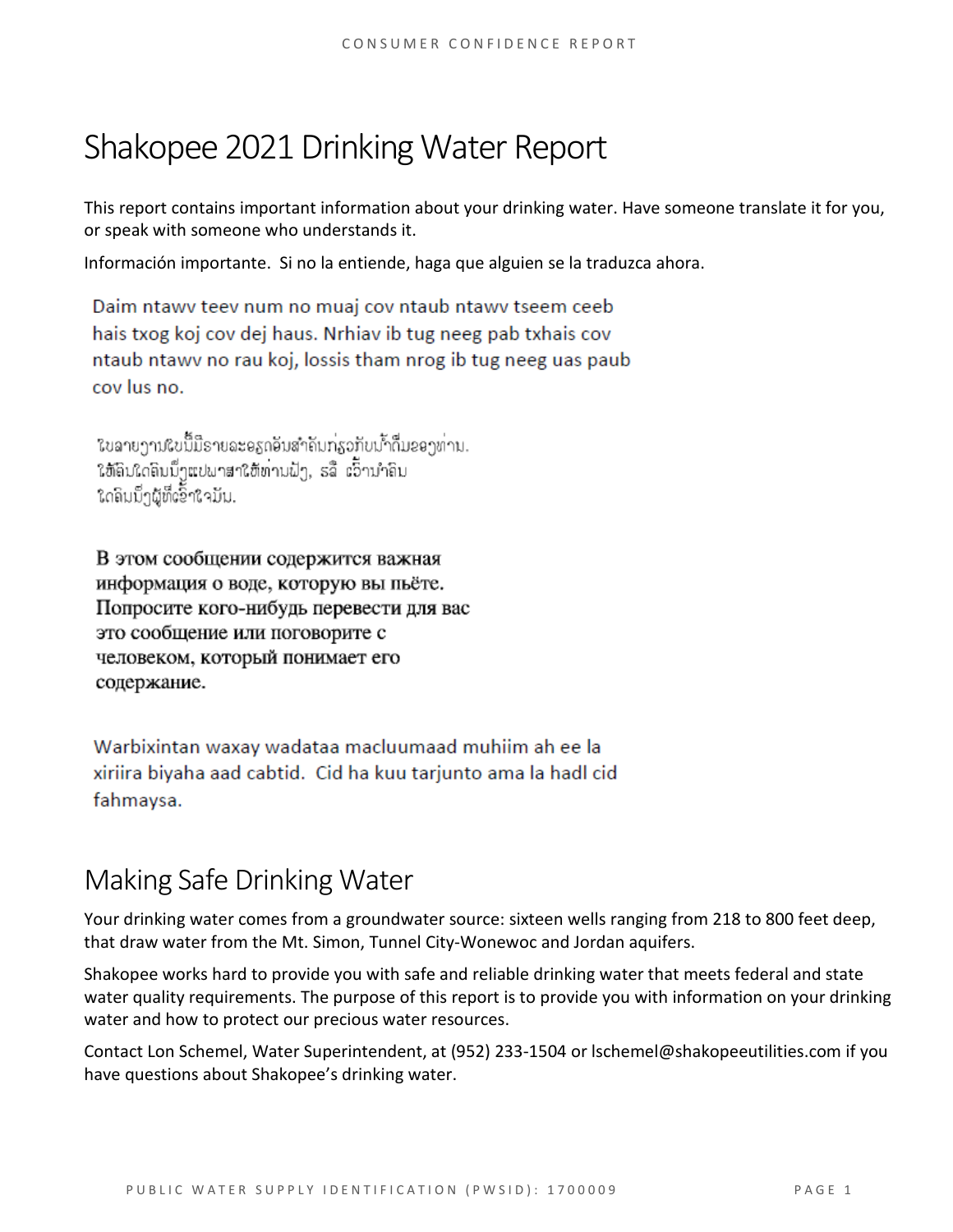The U.S. Environmental Protection Agency sets safe drinking water standards. These standards limit the amounts of specific contaminants allowed in drinking water. This ensures that tap water is safe to drink for most people. The U.S. Food and Drug Administration regulates the amount of certain contaminants in bottled water. Bottled water must provide the same public health protection as public tap water.

Drinking water, including bottled water, may reasonably be expected to contain at least small amounts of some contaminants. The presence of contaminants does not necessarily indicate that water poses a health risk. More information about contaminants and potential health effects can be obtained by calling the Environmental Protection Agency's Safe Drinking Water Hotline at 1-800-426-4791.

## Shakopee Monitoring Results

This report contains our monitoring results from January 1 to December 31, 2021.

We work with the Minnesota Department of Health to test drinking water for more than 100 contaminants. It is not unusual to detect contaminants in small amounts. No water supply is ever completely free of contaminants. Drinking water standards protect Minnesotans from substances that may be harmful to their health.

Learn more by visiting the Minnesota Department of Health's webpage [Basics of Monitoring and testing of](https://www.health.state.mn.us/communities/environment/water/factsheet/sampling.html)  [Drinking Water in Minnesota](https://www.health.state.mn.us/communities/environment/water/factsheet/sampling.html)  [\(https://www.health.state.mn.us/communities/environment/water/factsheet/sampling.html\).](https://www.health.state.mn.us/communities/environment/water/factsheet/sampling.html)

#### **How to Read the Water Quality Data Tables**

The tables below show the contaminants we found last year or the most recent time we sampled for that contaminant. They also show the levels of those contaminants and the Environmental Protection Agency's limits. Substances that we tested for but did not find are not included in the tables.

We sample for some contaminants less than once a year because their levels in water are not expected to change from year to year. If we found any of these contaminants the last time we sampled for them, we included them in the tables below with the detection date.

We may have done additional monitoring for contaminants that are not included in the Safe Drinking Water Act. To request a copy of these results, call the Minnesota Department of Health at 651-201-4700 between 8:00 a.m. and 4:30 p.m., Monday through Friday.

#### **Explaining Special Situations for the Highest Result and Average**

Some contaminants are monitored regularly throughout the year, and rolling (or moving) annual averages are used to manage compliance. Because of this averaging, there are times where the Range of Detected Test Results for the calendar year is lower than the Highest Average or Highest Single Test Result, because it occurred in the previous calendar year.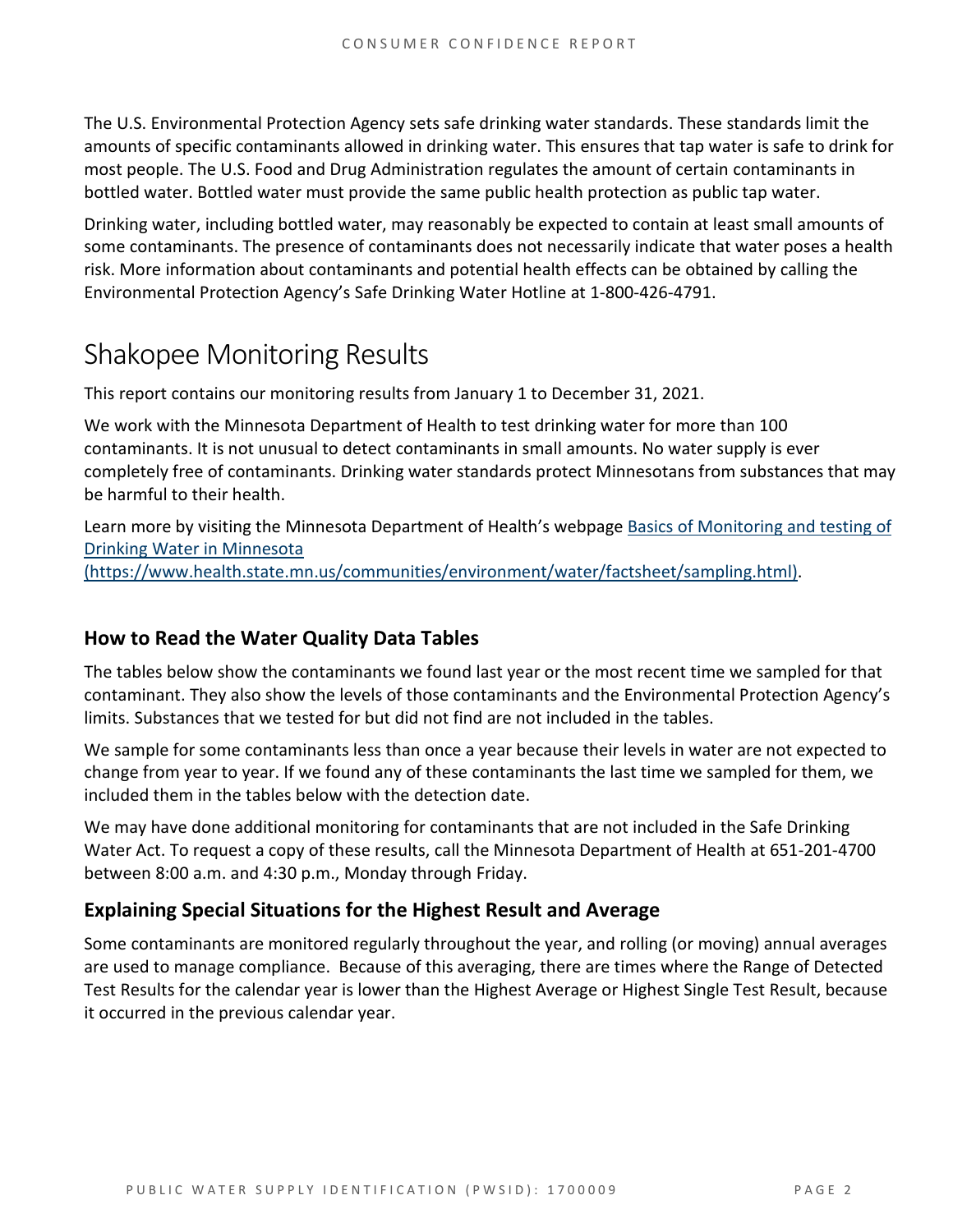#### **Definitions**

- **AL (Action Level)**: The concentration of a contaminant which, if exceeded, triggers treatment or other requirements which a water system must follow.
- **EPA:** Environmental Protection Agency
- **MCL (Maximum contaminant level)**: The highest level of a contaminant that is allowed in drinking water. MCLs are set as close to the MCLGs as feasible using the best available treatment technology.
- **MCLG (Maximum contaminant level goal)**: The level of a contaminant in drinking water below which there is no known or expected risk to health. MCLGs allow for a margin of safety.
- **MRDL (Maximum residual disinfectant level):** The highest level of a disinfectant allowed in drinking water. There is convincing evidence that addition of a disinfectant is necessary for control of microbial contaminants.
- **MRDLG (Maximum residual disinfectant level goal)**: The level of a drinking water disinfectant below which there is no known or expected risk to health. MRDLGs do not reflect the benefits of the use of disinfectants to control microbial contaminants.
- **N/A (Not applicable)**: Does not apply.
- **pCi/l (picocuries per liter)**: A measure of radioactivity.
- **ppb (parts per billion)**: One part per billion in water is like one drop in one billion drops of water, or about one drop in a swimming pool. ppb is the same as micrograms per liter (μg/l).
- **ppm (parts per million)**: One part per million is like one drop in one million drops of water, or about one cup in a swimming pool. ppm is the same as milligrams per liter (mg/l).
- **PWSID:** Public water system identification.
- **TT (Treatment Technique):** A required process intended to reduce the level of a contaminant in drinking water.
- **Variances and Exemptions**: State or EPA permission not to meet an MCL or a treatment technique under certain conditions.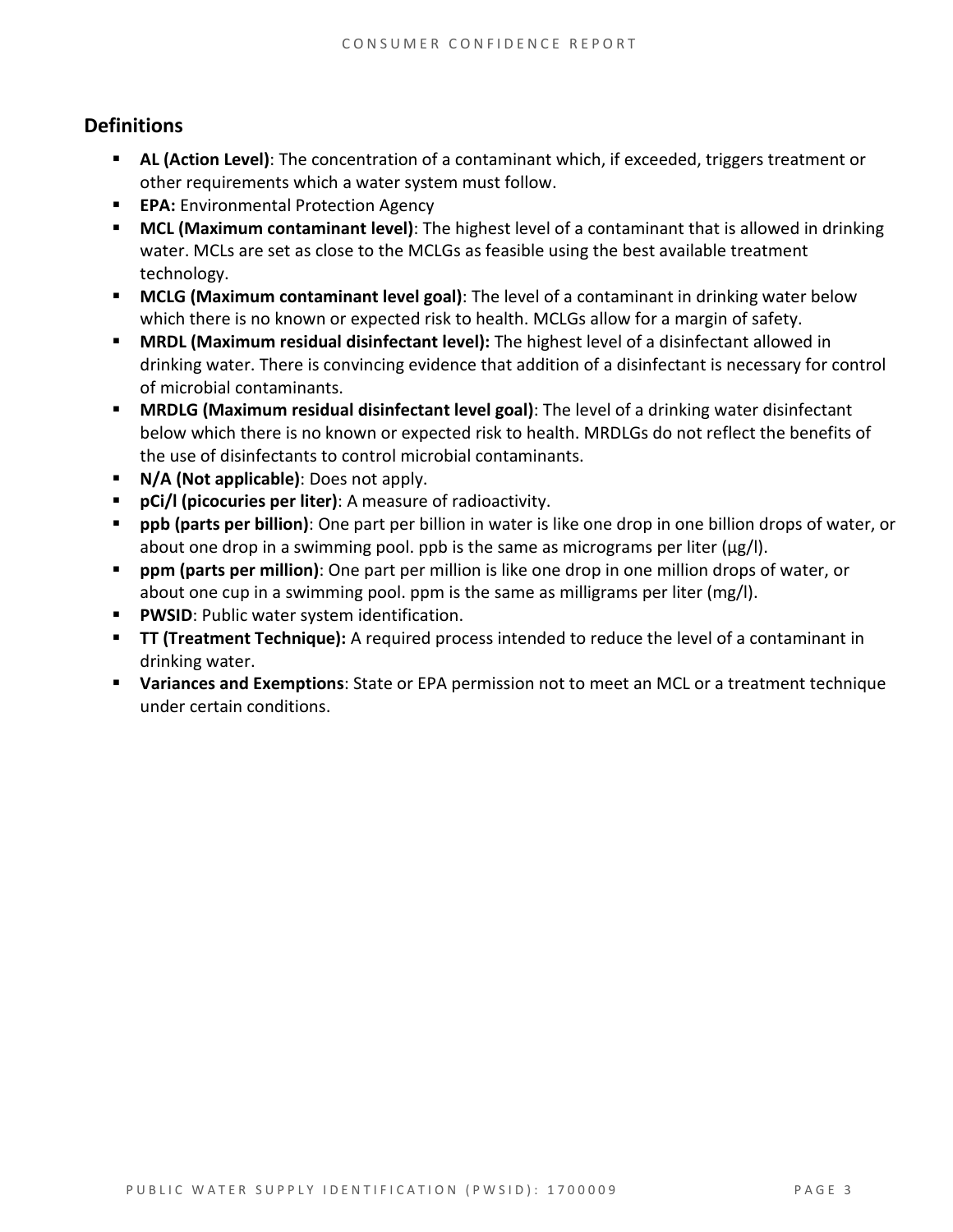### **Monitoring Results – Regulated Substances**

| LEAD AND COPPER - Tested at customer taps.                   |                                         |                                           |                                                   |                                                                             |                  |                                        |  |  |
|--------------------------------------------------------------|-----------------------------------------|-------------------------------------------|---------------------------------------------------|-----------------------------------------------------------------------------|------------------|----------------------------------------|--|--|
| <b>Contaminant</b> (Date, if<br>sampled in previous<br>year) | EPA's<br><b>Ideal</b><br>Goal<br>(MCLG) | EPA's<br><b>Action</b><br>Level           | 90% of<br><b>Results Were</b><br><b>Less Than</b> | <b>Number</b><br><b>of</b><br><b>Homes</b><br>with<br>High<br><b>Levels</b> | <b>Violation</b> | <b>Typical Sources</b>                 |  |  |
| Lead (12/17/19)                                              | 0 ppb                                   | 90% of<br>homes<br>less than<br>$15$ ppb  | $2.8$ ppb                                         | 0 out of<br>30                                                              | NO.              | Corrosion of<br>household<br>plumbing. |  |  |
| Copper (12/17/19)                                            | 0 ppm                                   | 90% of<br>homes<br>less than<br>$1.3$ ppm | $0.18$ ppm                                        | 0 out of<br>30                                                              | <b>NO</b>        | Corrosion of<br>household<br>plumbing. |  |  |

#### **BACTERIA – Tested in the distribution system.**

| <b>Contaminant</b> | EPA's<br><b>Ideal</b><br>Goal<br>(MCLG) | <b>EPA's Limit (MCL)</b>                                                                                                                                                                                                                                                      | Number of<br><b>Test</b><br><b>Results</b><br>with E. coli | Number of<br><b>Treatment</b><br><b>Technique</b><br><b>Exceedances</b> | <b>Violation</b> | <b>Typical</b><br><b>Sources</b>          |
|--------------------|-----------------------------------------|-------------------------------------------------------------------------------------------------------------------------------------------------------------------------------------------------------------------------------------------------------------------------------|------------------------------------------------------------|-------------------------------------------------------------------------|------------------|-------------------------------------------|
| E. coli            | 0                                       | Routine and repeat samples<br>are total coliform-positive and<br>either is E. coli positive or<br>system fails to take repeat<br>samples following E. coli-<br>positive routine sample or<br>system fails to analyze total<br>coliform-positive repeat<br>sample for E. coli. | 1                                                          | $\mathbf 0$                                                             | <b>NO</b>        | Human<br>and<br>animal<br>fecal<br>waste. |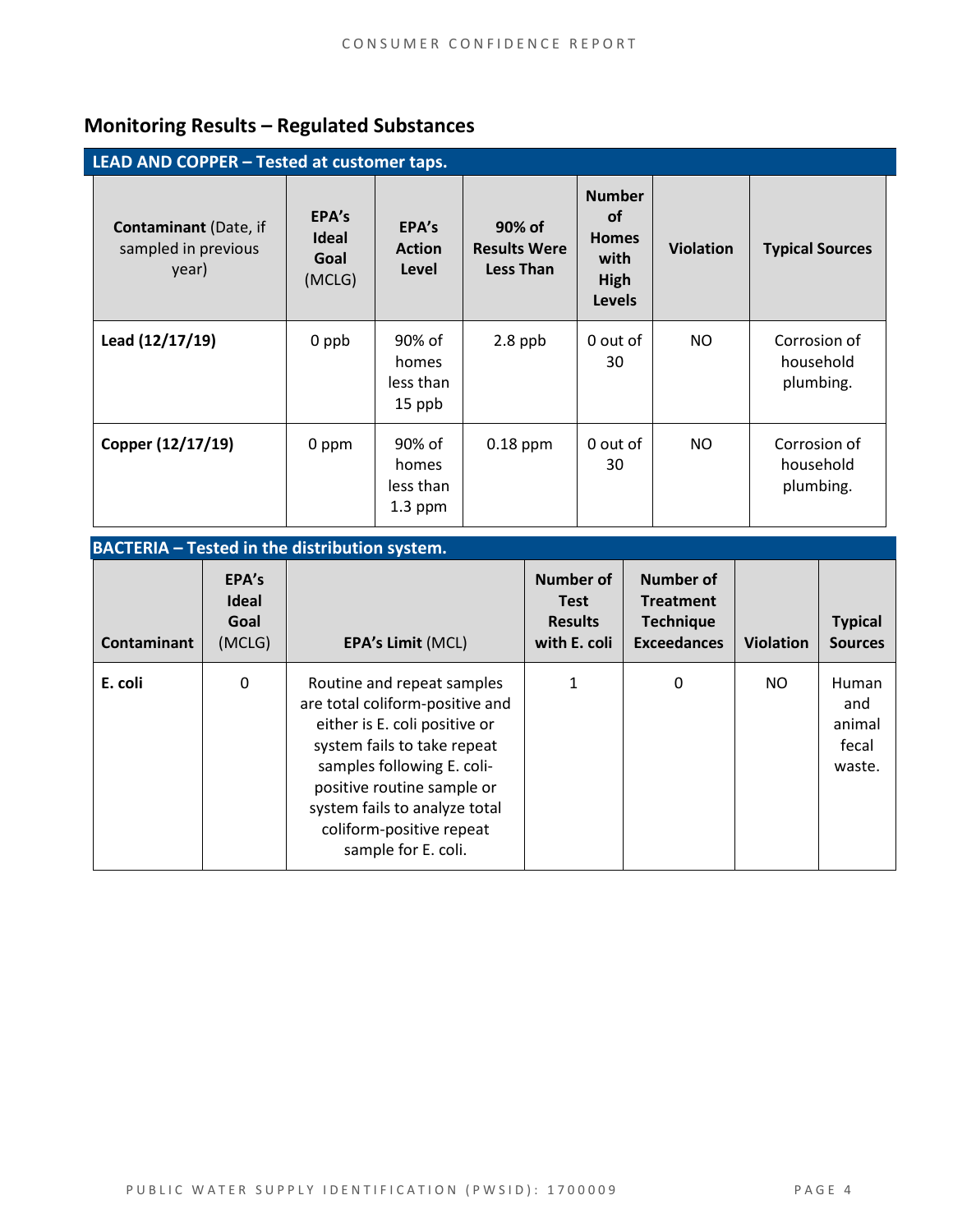| <b>INORGANIC &amp; ORGANIC CONTAMINANTS - Tested in drinking water.</b> |                                         |                         |                                                                                    |                                                           |                  |                                                                                                          |  |  |
|-------------------------------------------------------------------------|-----------------------------------------|-------------------------|------------------------------------------------------------------------------------|-----------------------------------------------------------|------------------|----------------------------------------------------------------------------------------------------------|--|--|
| <b>Contaminant</b><br>(Date, if sampled<br>in previous year)            | EPA's<br><b>Ideal</b><br>Goal<br>(MCLG) | EPA's<br>Limit<br>(MCL) | <b>Highest</b><br><b>Average or</b><br><b>Highest Single</b><br><b>Test Result</b> | <b>Range of</b><br><b>Detected</b><br><b>Test Results</b> | <b>Violation</b> | <b>Typical Sources</b>                                                                                   |  |  |
| <b>Nitrate</b>                                                          | 10 ppm                                  | 10.4<br>ppm             | $5.9$ ppm                                                                          | $0.87 - 5.90$<br>ppm                                      | NO.              | Runoff from fertilizer<br>use; Leaching from<br>septic tanks, sewage;<br>Erosion of natural<br>deposits. |  |  |
| <b>Barium</b>                                                           | 2 ppm                                   | 2 ppm                   | $0.05$ ppm                                                                         | N/A                                                       | NO.              | Discharge of drilling<br>wastes; Discharge<br>from metal refineries;<br>Erosion of natural<br>deposit.   |  |  |
| <b>Gross Alpha</b><br>(2020)                                            | $0$ pCi/l                               | 15.4<br>pCi/l           | 4.3 $pCi/I$                                                                        | N/A                                                       | NO.              | Erosion of natural<br>deposits.                                                                          |  |  |
| <b>Combined Radium</b><br>(2020)                                        | $0$ pCi/l                               | 5.4<br>pCi/l            | $1.3$ pCi/l                                                                        | N/A                                                       | NO.              | Erosion of natural<br>deposits.                                                                          |  |  |

#### **Potential Health Effects and Corrective Actions (If Applicable)**

Nitrate: Nitrate in drinking water at levels above 10 parts per million is a health risk for infants of less than six months of age. High nitrate levels in drinking water can cause blue baby syndrome. Nitrate levels may rise quickly for short periods of time because of rainfall or agricultural activity. If you are caring for an infant, you should ask advice from your health care provider.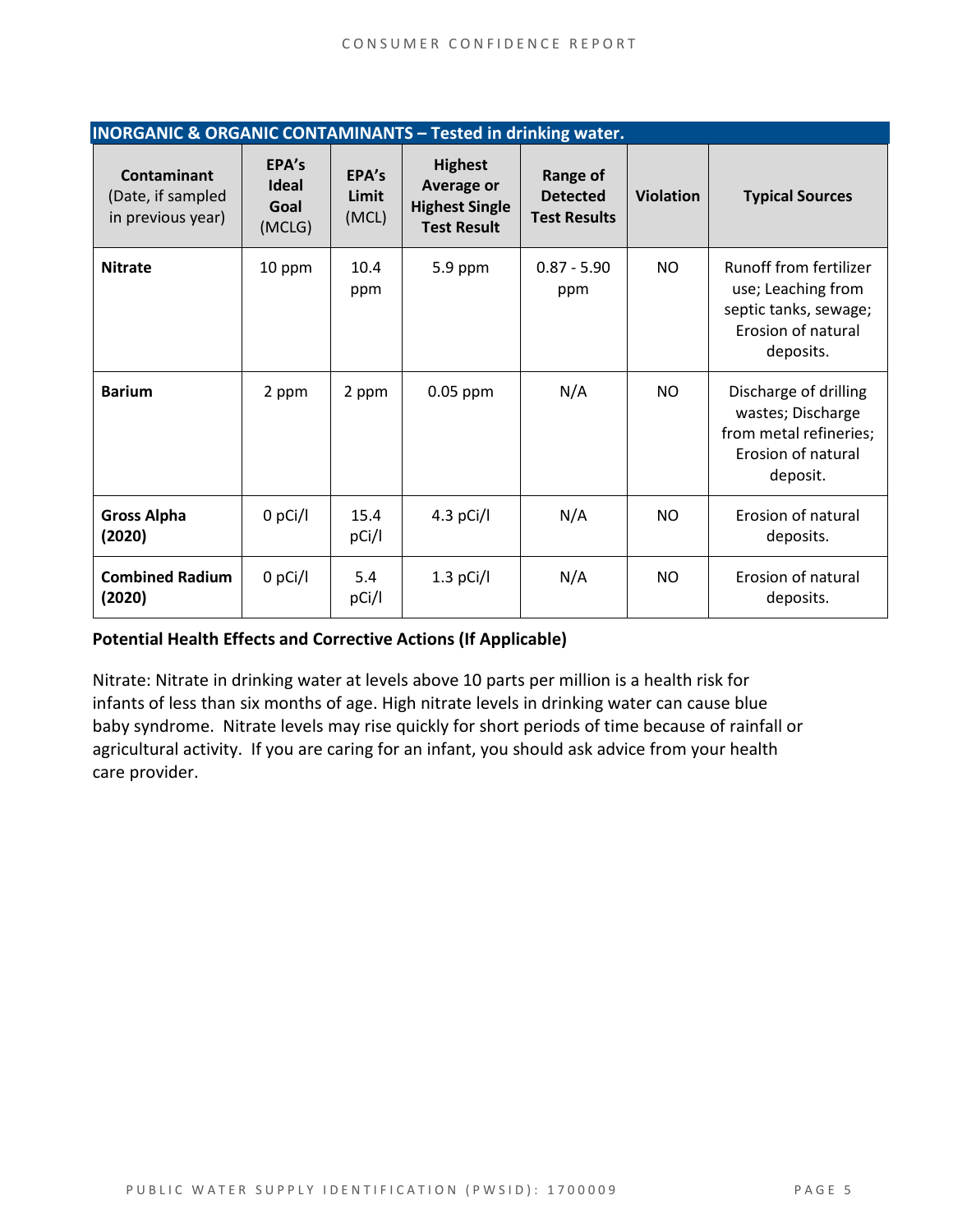| <b>CONTAMINANTS RELATED TO DISINFECTION - Tested in drinking water.</b> |                                               |                                    |                                                                                              |                                                    |                  |                                                  |  |  |  |
|-------------------------------------------------------------------------|-----------------------------------------------|------------------------------------|----------------------------------------------------------------------------------------------|----------------------------------------------------|------------------|--------------------------------------------------|--|--|--|
| Substance (Date, if<br>sampled in previous<br>year)                     | <b>EPA's Ideal</b><br>Goal (MCLG<br>or MRDLG) | EPA's<br>Limit<br>(MCL or<br>MRDL) | <b>Highest</b><br><b>Average or</b><br><b>Highest</b><br><b>Single Test</b><br><b>Result</b> | Range of<br><b>Detected</b><br><b>Test Results</b> | <b>Violation</b> | <b>Typical Sources</b>                           |  |  |  |
| <b>Total</b><br><b>Trihalomethanes</b><br>(TTHMs)                       | N/A                                           | 80 ppb                             | $23.8$ ppb                                                                                   | $19.50 -$<br>23.80 ppb                             | NO.              | By-product of<br>drinking water<br>disinfection. |  |  |  |
| <b>Total Haloacetic</b><br>Acids (HAA)                                  | N/A                                           | 60 ppb                             | $5.9$ ppb                                                                                    | $4.80 - 5.90$<br>ppb                               | NO.              | By-product of<br>drinking water<br>disinfection. |  |  |  |
| <b>Total Chlorine</b>                                                   | $4.0$ ppm                                     | $4.0$ ppm                          | $0.82$ ppm                                                                                   | $0.73 - 0.88$<br>ppm                               | NO.              | Water additive<br>used to control<br>microbes.   |  |  |  |

Total HAA refers to HAA5

| <b>OTHER SUBSTANCES - Tested in drinking water.</b> |                                      |                         |                                                                             |                                                    |                  |                                                                               |  |  |  |
|-----------------------------------------------------|--------------------------------------|-------------------------|-----------------------------------------------------------------------------|----------------------------------------------------|------------------|-------------------------------------------------------------------------------|--|--|--|
| Substance (Date,<br>if sampled in<br>previous year) | EPA's<br><b>Ideal Goal</b><br>(MCLG) | EPA's<br>Limit<br>(MCL) | <b>Highest</b><br>Average or<br><b>Highest Single</b><br><b>Test Result</b> | Range of<br><b>Detected</b><br><b>Test Results</b> | <b>Violation</b> | <b>Typical Sources</b>                                                        |  |  |  |
| <b>Fluoride</b>                                     | $4.0$ ppm                            | $4.0$ ppm               | $0.77$ ppm                                                                  | $0.74 - 0.79$<br>ppm                               | NO.              | Erosion of natural<br>deposits; Water<br>additive to promote<br>strong teeth. |  |  |  |

#### **Potential Health Effects and Corrective Actions (If Applicable)**

Fluoride: Fluoride is nature's cavity fighter, with small amounts present naturally in many drinking water sources. There is an overwhelming weight of credible, peer-reviewed, scientific evidence that fluoridation reduces tooth decay and cavities in children and adults, even when there is availability of fluoride from other sources, such as fluoride toothpaste and mouth rinses. Since studies show that optimal fluoride levels in drinking water benefit public health, municipal community water systems adjust the level of fluoride in the water to an optimal concentration between 0.5 to 0.9 parts per million (ppm) to protect your teeth. Fluoride levels below 2.0 ppm are not expected to increase the risk of a cosmetic condition known as enamel fluorosis.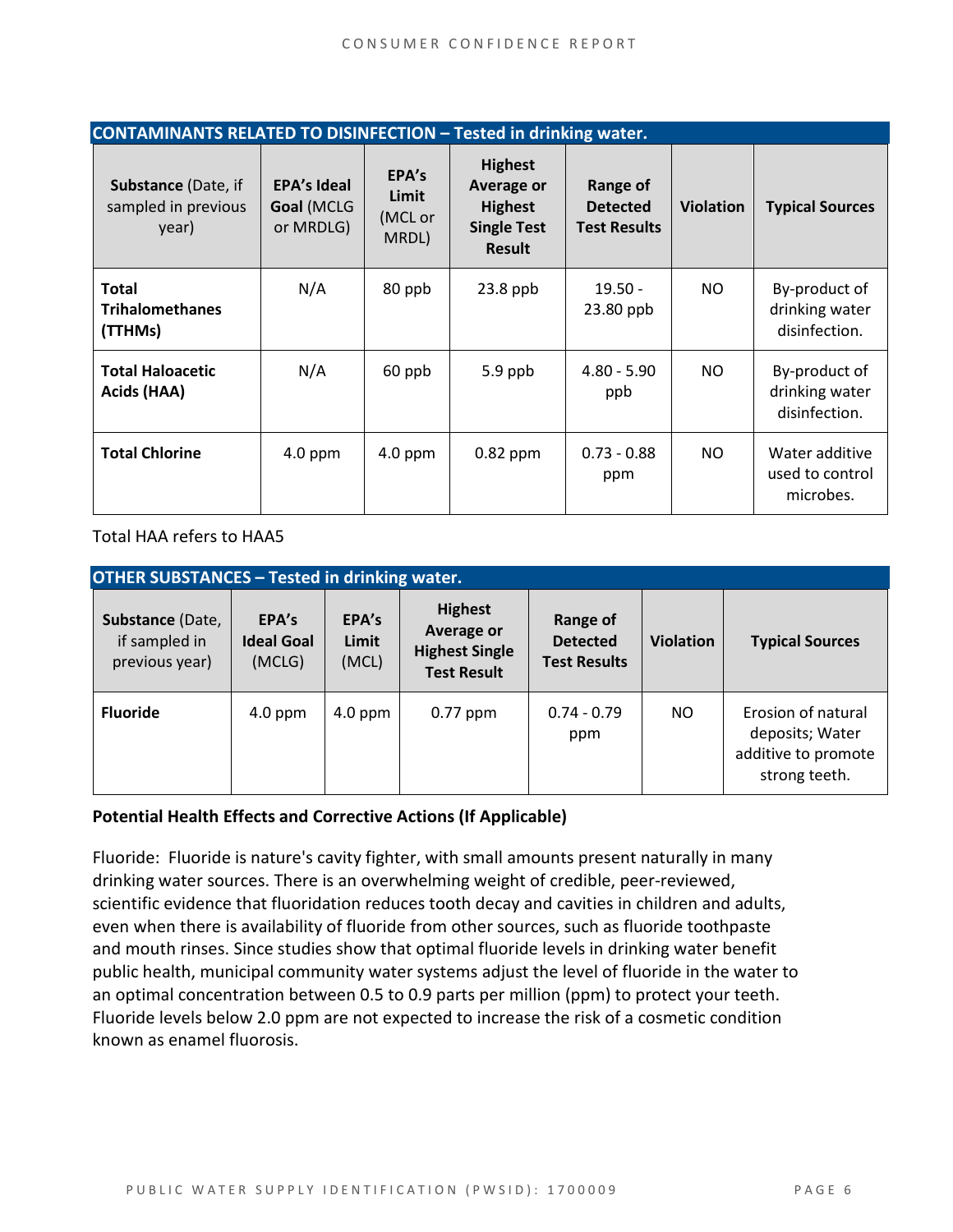#### **Monitoring Results – Unregulated Substances**

In addition to testing drinking water for contaminants regulated under the Safe Drinking Water Act, we sometimes also monitor for contaminants that are not regulated. Unregulated contaminants do not have legal limits for drinking water.

Detection alone of a regulated or unregulated contaminant should not cause concern. The meaning of a detection should be determined considering current health effects information. We are often still learning about the health effects, so this information can change over time.

The following table shows the unregulated contaminants we detected last year, as well as human-health based guidance values for comparison, where available. The comparison values are based only on potential health impacts and do not consider our ability to measure contaminants at very low concentrations or the cost and technology of prevention and/or treatment. They may be set at levels that are costly, challenging, or impossible for water systems to meet (for example, large-scale treatment technology may not exist for a given contaminant).

A person drinking water with a contaminant at or below the comparison value would be at little or no risk for harmful health effects. If the level of a contaminant is above the comparison value, people of a certain age or with special health conditions - like a fetus, infants, children, elderly, and people with impaired immunity – may need to take extra precautions. Because these contaminants are unregulated, EPA and MDH require no particular action based on detection of an unregulated contaminant. We are notifying you of the unregulated contaminants we have detected as a public education opportunity.

More information is available on MDH's A-Z List of Contaminants in Water [\(https://www.health.state.mn.us/communities/environment/water/contaminants/index.html\)](https://www.health.state.mn.us/communities/environment/water/contaminants/index.html) and Fourth [Unregulated Contaminant Monitoring Rule \(UCMR 4\)](https://www.health.state.mn.us/communities/environment/water/com/ucmr4.html)  [\(https://www.health.state.mn.us/communities/environment/water/com/ucmr4.html\).](https://www.health.state.mn.us/communities/environment/water/com/ucmr4.html)

| <b>UNREGULATED CONTAMINANTS - Tested in drinking water.</b> |                         |                                                                          |                                                 |  |  |  |  |  |
|-------------------------------------------------------------|-------------------------|--------------------------------------------------------------------------|-------------------------------------------------|--|--|--|--|--|
| Contaminant                                                 | <b>Comparison Value</b> | <b>Highest Average Result</b><br>or Highest Single Test<br><b>Result</b> | <b>Range of Detected Test</b><br><b>Results</b> |  |  |  |  |  |
| Sodium*                                                     | 20 ppm                  | 46.6 ppm                                                                 | $8.58 - 46.60$ ppm                              |  |  |  |  |  |
| <b>Sulfate</b>                                              | 500 ppm                 | $22.6$ ppm                                                               | 13.40 - 22.60 ppm                               |  |  |  |  |  |

\*Note that home water softening can increase the level of sodium in your water.

#### **Some People Are More Vulnerable to Contaminants in Drinking Water**

Some people may be more vulnerable to contaminants in drinking water than the general population. Immuno-compromised persons such as persons with cancer undergoing chemotherapy, persons who have undergone organ transplants, people with HIV/AIDS or other immune system disorders, some elderly, and infants can be particularly at risk from infections. The developing fetus and therefore pregnant women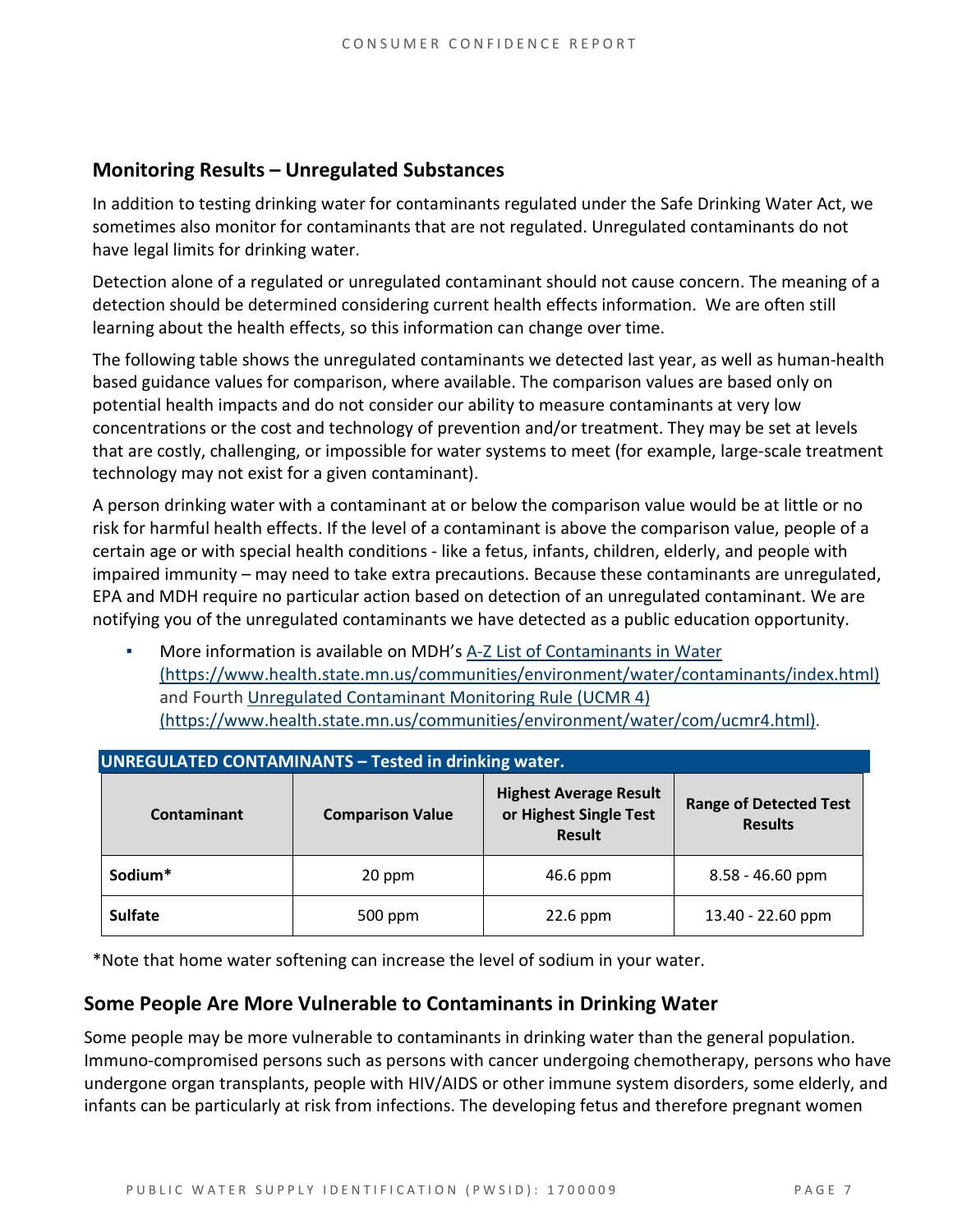may also be more vulnerable to contaminants in drinking water. These people or their caregivers should seek advice about drinking water from their health care providers. EPA/Centers for Disease Control (CDC) guidelines on appropriate means to lessen the risk of infection by *Cryptosporidium* and other microbial contaminants are available from the Safe Drinking Water Hotline at 1-800-426-4791.

#### **STATEWIDE PFAS MONITORING RESULTS**

PFPeA, PFHpA, and PFHxA were detected in Shakopee's samples. There are no health-based guidance values for these compounds in drinking water. This is an area of active research, and scientists at MDH and EPA have not yet determined whether these compounds in drinking water at this level poses a health concern. As we learn more about PFPeA, PFHpA, and PFHxA over time, we will let you know.

| <b>Health Risk Index (HRI) Calculation</b>              |                  |             |              |                  |             |            |  |  |
|---------------------------------------------------------|------------------|-------------|--------------|------------------|-------------|------------|--|--|
| <b>Sample</b><br>Location                               | PFBS $(\mu g/L)$ | PFBA (µg/L) | PFHxS (µg/L) | PFOS $(\mu g/L)$ | PFOA (µg/L) | <b>HRI</b> |  |  |
| <b>Well #21</b><br><b>Entry Point</b>                   | 0.0015           | 0.014       | 0            | $\mathbf 0$      | 0.0017      | 0.05       |  |  |
| Well #20<br><b>Entry Point</b>                          | 0.001            | 0.011       | 0            | $\mathbf 0$      | 0.0011      | 0.03       |  |  |
| Well #8 Entry<br>Point                                  | 0.0015           | 0.017       | 0.0016       | 0.0027           | 0.0012      | 0.25       |  |  |
| <b>Combined</b><br>Discharge 1<br>(Wells 6, 7, &<br>10) | 0.0017           | 0.017       | 0            | 0.0028           | 0.0017      | 0.24       |  |  |
| Well #5 Entry<br>Point                                  | 0.0031           | 0.036       | 0.0012       | 0.0018           | 0.0027      | 0.23       |  |  |
| Well #4 Entry<br>Point                                  | 0.0026           | 0.03        | 0.0009       | 0.0012           | 0.002       | 0.16       |  |  |
| Well #2 Entry<br>Point                                  | 0.0015           | 0.011       | 0.00088      | 0.0016           | 0.00079     | 0.15       |  |  |
| Well #2 Entry<br>Point<br><b>Duplicate</b>              | 0.0014           | 0.011       | 0            | 0.0016           | 0.0082      | 0.13       |  |  |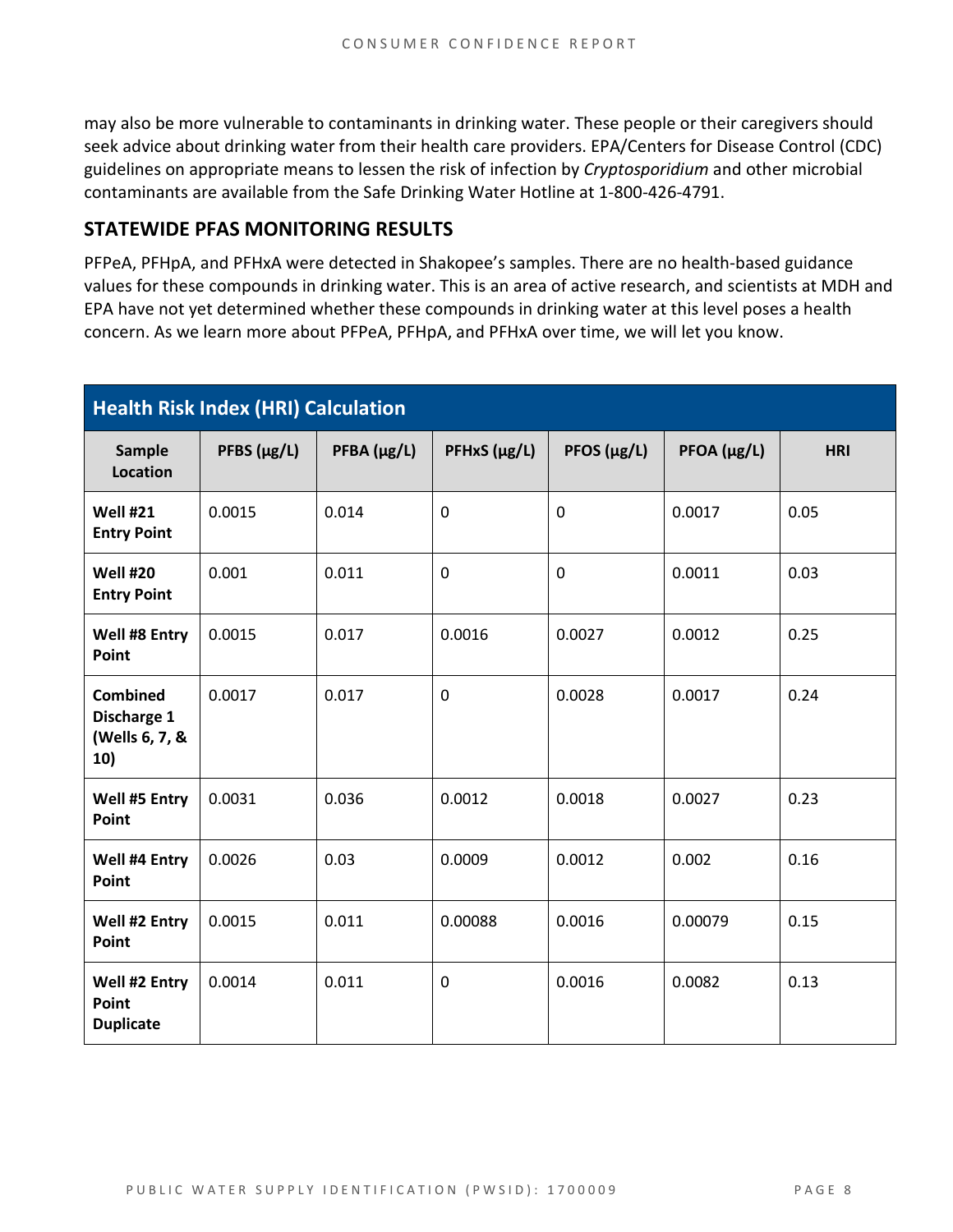The Health Risk Index (HRI) is a calculation that takes into account the health risks of exposure to multiple PFAS. Exceedance of the HRI indicates a health concern for the combined PFAS exposure. The HRIs for these samples range from 0.0-0.25. **A person drinking water at or below an HRI of 1 would have little or no risk for health effects.**

For more information on PFAS visit <https://www.health.state.mn.us/communities/environment/hazardous/topics/pfcs.html>

# Learn More about Your Drinking Water

#### **Drinking Water Sources**

Minnesota's primary drinking water sources are groundwater and surface water. Groundwater is the water found in aquifers beneath the surface of the land. Groundwater supplies 75 percent of Minnesota's drinking water. Surface water is the water in lakes, rivers, and streams above the surface of the land. Surface water supplies 25 percent of Minnesota's drinking water.

Contaminants can get in drinking water sources from the natural environment and from people's daily activities. There are five main types of contaminants in drinking water sources.

- **Microbial contaminants,** such as viruses, bacteria, and parasites. Sources include sewage treatment plants, septic systems, agricultural livestock operations, pets, and wildlife.
- **Inorganic contaminants** include salts and metals from natural sources (e.g. rock and soil), oil and gas production, mining and farming operations, urban stormwater runoff, and wastewater discharges.
- **Pesticides and herbicides** are chemicals used to reduce or kill unwanted plants and pests. Sources include agriculture, urban stormwater runoff, and commercial and residential properties.
- **Organic chemical contaminants** include synthetic and volatile organic compounds. Sources include industrial processes and petroleum production, gas stations, urban stormwater runoff, and septic systems.
- **Radioactive contaminants** such as radium, thorium, and uranium isotopes come from natural sources (e.g. radon gas from soils and rock), mining operations, and oil and gas production.

The Minnesota Department of Health provides information about your drinking water source(s) in a source water assessment, including:

- How Shakopee is protecting your drinking water source(s);
- Nearby threats to your drinking water sources;
- How easily water and pollution can move from the surface of the land into drinking water sources, based on natural geology and the way wells are constructed.

Find your source water assessment at Source Water Assessments [\(https://www.health.state.mn.us/communities/environment/water/swp/swa\)](https://www.health.state.mn.us/communities/environment/water/swp/swa) or call 651-201-4700 between 8:00 a.m. and 4:30 p.m., Monday through Friday.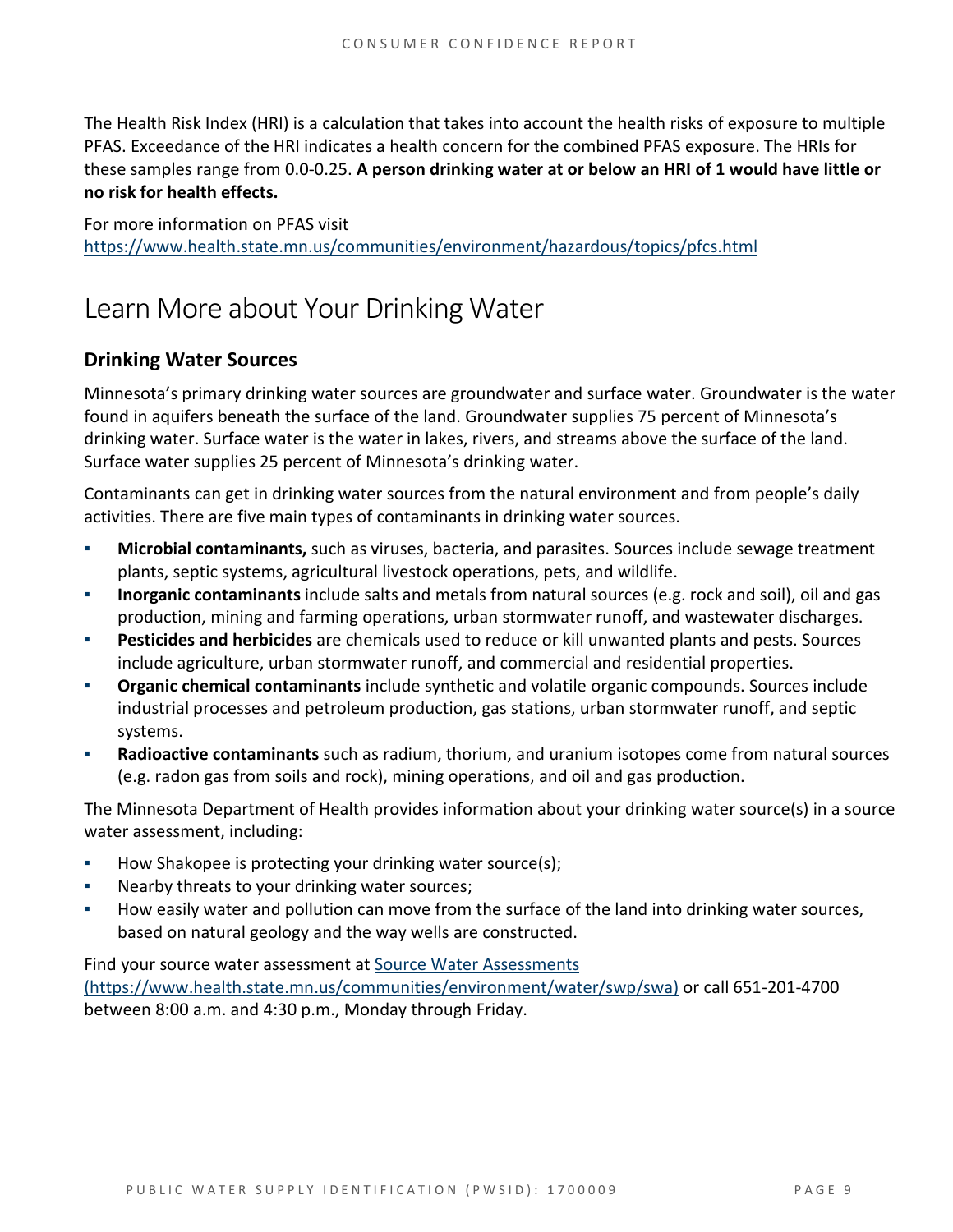#### **Lead in Drinking Water**

You may be in contact with lead through paint, water, dust, soil, food, hobbies, or your job. Coming in contact with lead can cause serious health problems for everyone. There is no safe level of lead. Babies, children under six years, and pregnant women are at the highest risk.

Lead is rarely in a drinking water source, but it can get in your drinking water as it passes through lead service lines and your household plumbing system. Shakopee is responsible for providing high quality drinking water, but it cannot control the plumbing materials used in private buildings.

Read below to learn how you can protect yourself from lead in drinking water.

- 1. **Let the water run** for 30-60 seconds before using it for drinking or cooking if the water has not been turned on in over six hours. If you have a lead service line, you may need to let the water run longer. A service line is the underground pipe that brings water from the main water pipe under the street to your home.
	- You can find out if you have a lead service line by contacting your public water system, or you can check by following the steps at: [https://www.mprnews.org/story/2016/06/24/npr-find-lead](https://www.mprnews.org/story/2016/06/24/npr-find-lead-pipes-in-your-home)[pipes-in-your-home](https://www.mprnews.org/story/2016/06/24/npr-find-lead-pipes-in-your-home)
	- The only way to know if lead has been reduced by letting it run is to check with a test. If letting the water run does not reduce lead, consider other options to reduce your exposure.
- 2. **Use cold water** for drinking, making food, and making baby formula. Hot water releases more lead from pipes than cold water.
- 3. **Test your water.** In most cases, letting the water run and using cold water for drinking and cooking should keep lead levels low in your drinking water. If you are still concerned about lead, arrange with a laboratory to test your tap water. Testing your water is important if young children or pregnant women drink your tap water.
	- Contact a Minnesota Department of Health accredited laboratory to get a sample container and instructions on how to submit a sample: [Environmental Laboratory Accreditation Program](https://eldo.web.health.state.mn.us/public/accreditedlabs/labsearch.seam)  [\(https://eldo.web.health.state.mn.us/public/accreditedlabs/labsearch.seam\)](https://eldo.web.health.state.mn.us/public/accreditedlabs/labsearch.seam)  The Minnesota Department of Health can help you understand your test results.
- 4. **Treat your water** if a test shows your water has high levels of lead after you let the water run.
	- Read about water treatment units: [Point-of-Use Water Treatment Units for Lead Reduction](https://www.health.state.mn.us/communities/environment/water/factsheet/poulead.html)  [\(https://www.health.state.mn.us/communities/environment/water/factsheet/poulead.html\)](https://www.health.state.mn.us/communities/environment/water/factsheet/poulead.html)

Learn more:

- Visit Lead in Drinking Water [\(https://www.health.state.mn.us/communities/environment/water/contaminants/lead.html\)](https://www.health.state.mn.us/communities/environment/water/contaminants/lead.html)
- Visit Basic Information about Lead in Drinking Water [\(http://www.epa.gov/safewater/lead\)](http://www.epa.gov/safewater/lead)
- Call the EPA Safe Drinking Water Hotline at 1-800-426-4791.To learn about how to reduce your contact with lead from sources other than your drinking water, visi[t Common Sources](https://www.health.state.mn.us/communities/environment/lead/fs/common.html)  [\(https://www.health.state.mn.us/communities/environment/lead/fs/common.html\).](https://www.health.state.mn.us/communities/environment/lead/fs/common.html)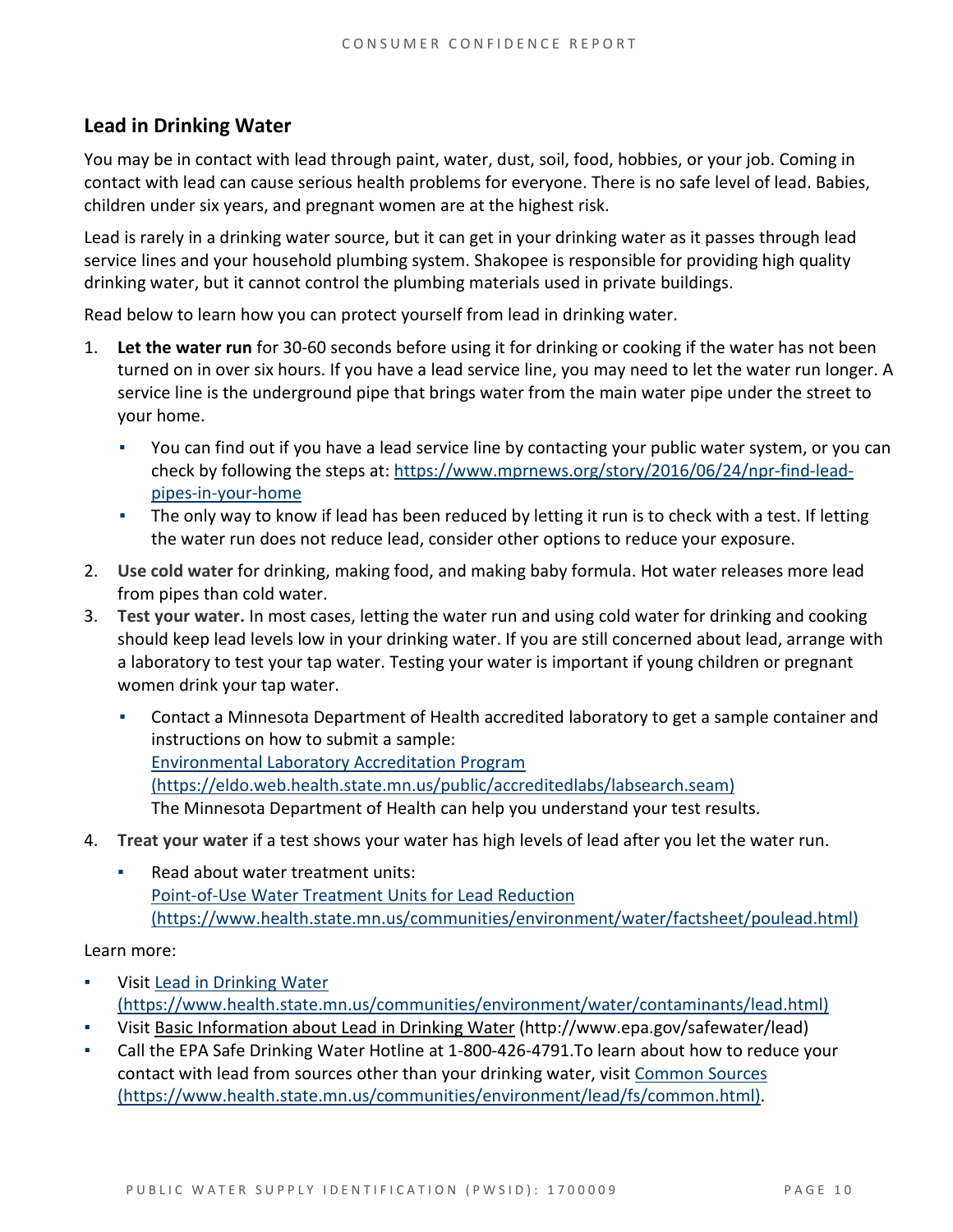#### **The Value of Water**

Drinking water is a precious resource, yet we often take it for granted.

Throughout history, civilizations have risen and fallen based on access to a plentiful, safe water supply. That's still the case today. Water is key to healthy people and healthy communities.

Water is also vital to our economy. We need water for manufacturing, agriculture, energy production, and more. One-fifth of the U.S. economy would come to a stop without a reliable and clean source of water.

Systems are in place to provide you with safe drinking water. The state of Minnesota and local water systems work to protect drinking water sources. For example, we might work to seal an unused well to prevent contamination of the groundwater. We treat water to remove harmful contaminants. And we do extensive testing to ensure the safety of drinking water.

If we detect a problem, we take corrective action and notify the public. Water from a public water system like yours is tested more thoroughly and regulated more closely than water from any other source, including bottled water.

#### **Conservation**

Conservation is essential, even in the land of 10,000 lakes. For example, in parts of the metropolitan area, groundwater is being used faster than it can be replaced. Some agricultural regions in Minnesota are vulnerable to drought, which can affect crop yields and municipal water supplies.

We must use our water wisely. Below are some tips to help you and your family conserve – and save money in the process.

- Fix running toilets—they can waste hundreds of gallons of water.
- Turn off the tap while shaving or brushing your teeth.
- Shower instead of bathe. Bathing uses more water than showering, on average.
- Only run full loads of laundry, and set the washing machine to the correct water level.
- Only run the dishwasher when it's full.
- Use water-efficient appliances (look for the WaterSense label).
- Use water-friendly landscaping, such as native plants.
- When you do water your yard, water slowly, deeply, and less frequently. Water early in the morning and close to the ground.
- Learn more
	- Minnesota Pollution Control Agency's Conserving Water webpage [\(https://www.pca.state.mn.us/living-green/conserving-water\)](https://www.pca.state.mn.us/living-green/conserving-water)
	- [U.S. Environmental Protection Agency's WaterSense webpage](https://www.epa.gov/watersense)  [\(https://www.epa.gov/watersense\)](https://www.epa.gov/watersense)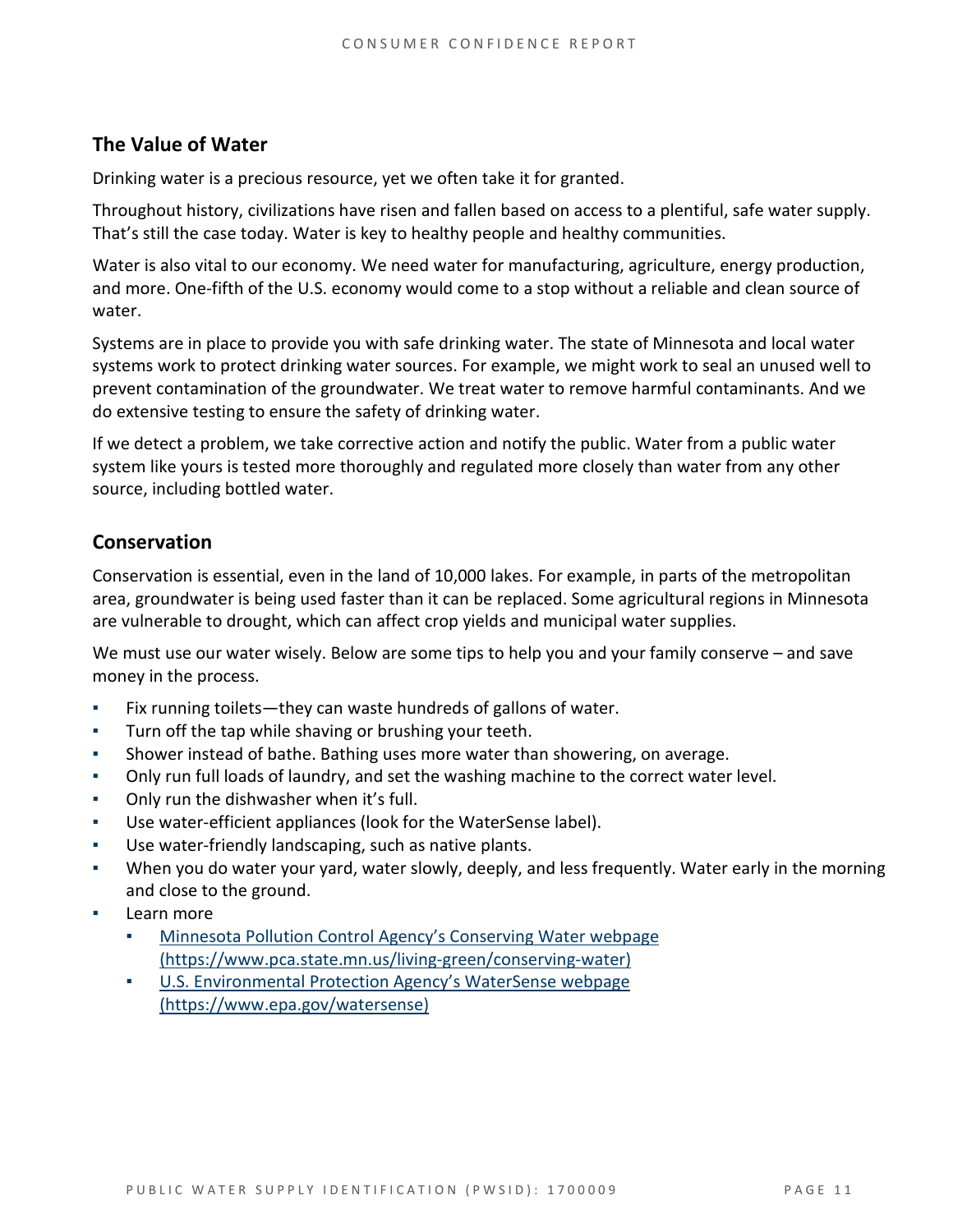#### **Reduce Backflow at Cross Connections**

Bacteria and chemicals can enter the drinking water supply from polluted water sources in a process called backflow. Backflow occurs at connection points between drinking water and non-drinking water supplies (cross connections) due to water pressure differences.

For example, if a person sprays an herbicide with a garden hose, the herbicide could enter the home's plumbing and then enter the drinking water supply. This could happen if the water pressure in the hose is greater than the water pressure in the home's pipes.

Property owners can help prevent backflow. Pay attention to cross connections, such as garden hoses.

The Minnesota Department of Health and American Water Works Association recommend the following:

- Do not submerge hoses in buckets, pools, tubs, or sinks.
- Keep the end of hoses clear of possible contaminants.
- Do not use spray attachments without a backflow prevention device. Attach these devices to threaded faucets. Such devices are inexpensive and available at hardware stores.
- Use a licensed plumber to install backflow prevention devices.
- Maintain air gaps between hose outlets and liquids. An air gap is a vertical space between the water outlet and the flood level of a fixture (e.g. the space between a wall-mounted faucet and the sink rim). It must be at least twice the diameter of the water supply outlet, and at least one inch.
- Commercial property owners should develop a plan for flushing or cleaning water systems to minimize the risk of drawing contaminants into uncontaminated areas.

### Home Water Treatment

#### **Overview**

Most Minnesotans, whether they drink from a public water supply or a private well, have drinking water that does not need treatment for health protection. Water treatment units are best for improving the physical qualities of water—the taste, color, or odor.

No single treatment process can remove all substances in water. If you decide to install a home water treatment unit, choose a unit certified and labeled to reduce or remove the substance of concern. If there is more than one substance you want to remove from your water, you may need to combine several treatment processes into one system.

Even well-designed treatments systems can fail. You should continue to test your drinking water after you install a treatment unit. All home water treatment units need regular maintenance to work correctly. Regular maintenance may include changing filters, disinfecting the unit, or cleaning scale buildup. Always install, clean, and maintain a treatment unit according to the manufacturer's recommendations.

Learn more at [Home Water Treatment](https://www.health.state.mn.us/communities/environment/water/factsheet/hometreatment.html)  [\(https://www.health.state.mn.us/communities/environment/water/factsheet/hometreatment.html\).](https://www.health.state.mn.us/communities/environment/water/factsheet/hometreatment.html)